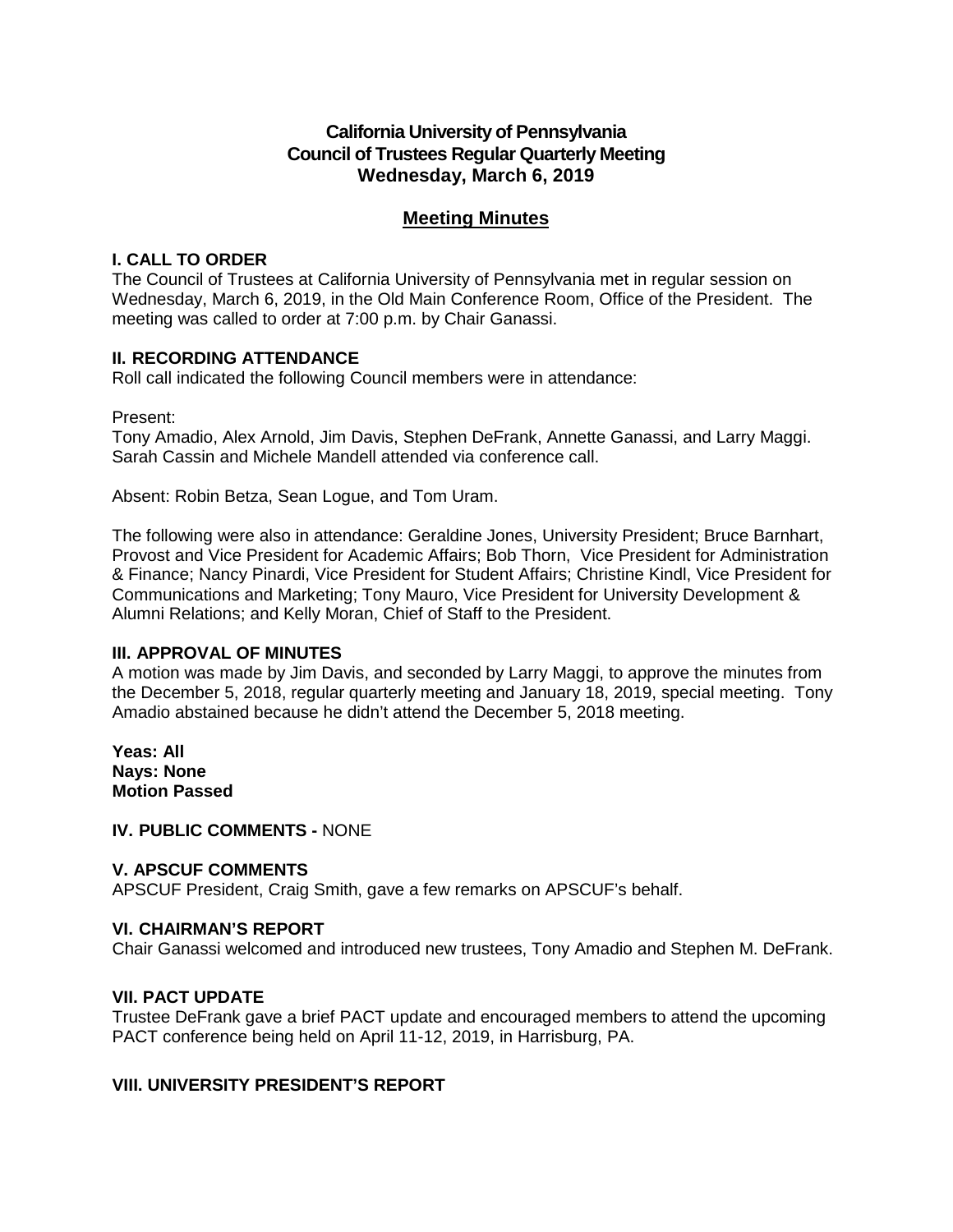President Jones gave a report on the following six items: the campus wide power outage, the Middle State Self-Study, the University's healthcare partnerships, enrollment and budget, the new University logos, and the upcoming Strike a Spark Conference.

## **IX. COMMITTEE REPORTS**

#### **A. Academic Affairs**

Provost Barnhart provided a quarterly update to the Council.

## **1. Quarterly Update**

Provost Barnhart reported some positive trends, despite a decrease in overall headcount of more than 6 percent compared to spring 2018. The number of new first-year students taking on-campus courses is rising and enrollment by military students increased by about 1.6% compared to last spring. Cal U's headcount ranks seventh among the 14 State System universities. Registration for Summer College sessions began on February 18.

## **2. Program Approvals**

## **MA in Arabic Language and Linguistics**

A motion was made by Alex Arnold, and seconded by Larry Maggi, that the Council of Trustees at California University of Pennsylvania approve the MA in Arabic Language and Linguistics to move forward to the Chancellor of the Pennsylvania State System of Higher Education. A roll call vote was taken.

**Yeas: All Nays: None Motion Passed**

## **MS in Accountancy**

A motion was made by Stephen DeFrank, and seconded by Alex Arnold, that the Council of Trustees at California University of Pennsylvania approve the MS in Accountancy to move forward to the Chancellor of the Pennsylvania State System of Higher Education. A roll call vote was taken.

**Yeas: All Nays: None Motion Passed**

## **B. Administration and Finance**

Vice President Thorn provided a quarterly update to the Council.

## **2.Quarterly Contract and Purchases**

A motion was made by Larry Maggi, and seconded by Tony Amadio, to approve the quarterly contracts and purchases over and under \$10,000 negotiated or awarded by the President or her designee, as well as all contracts for consultative services for the period of October 21, 2018 to January 20, 2019. A roll call vote was taken.

**Yeas:** All  **Nays:** None  **Motion Passed**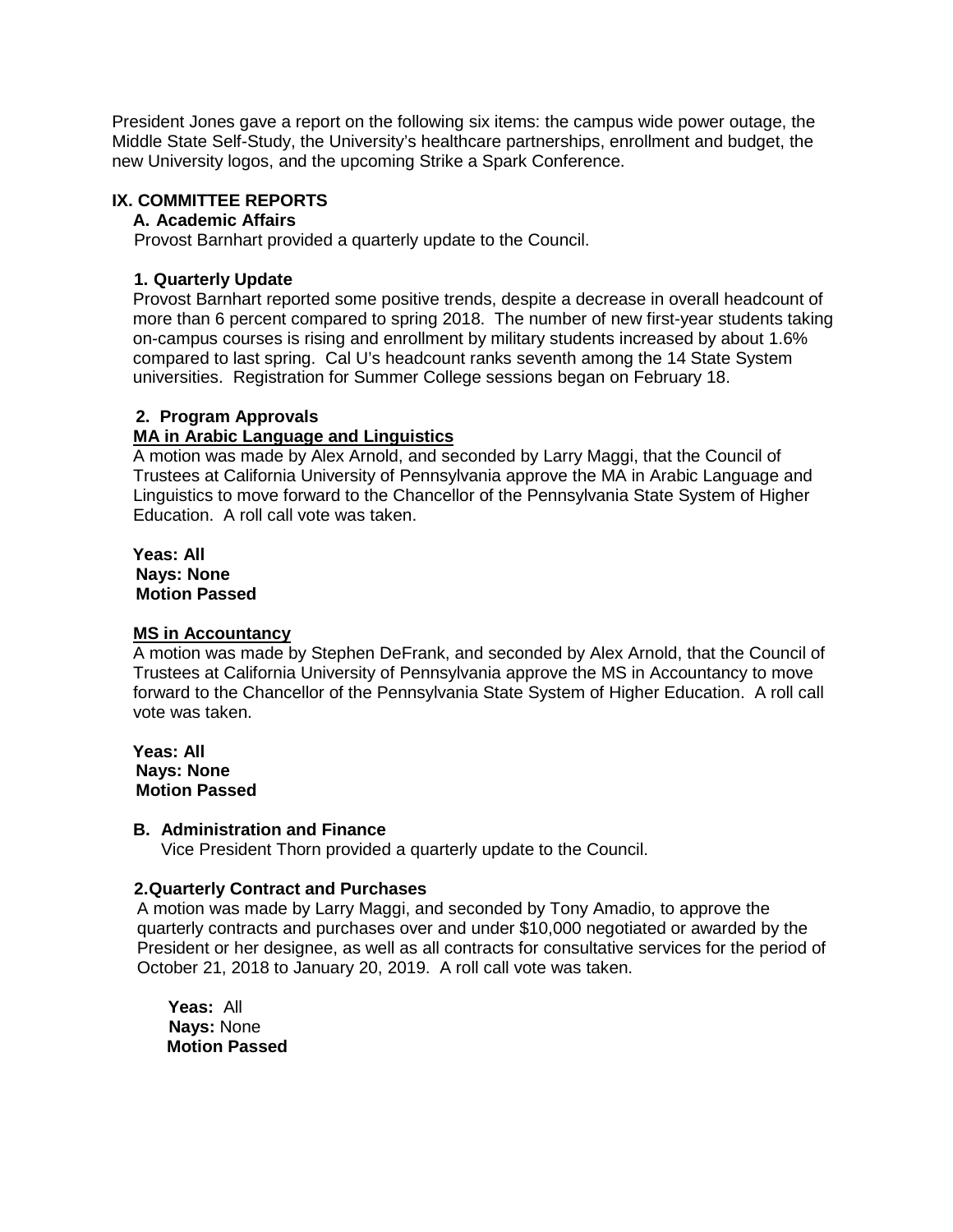#### **1. Capital Spending Plan**

 A motion was made by Alex Arnold, and seconded by Larry Maggi, to approve the Capital Projects Spending Plan proposed for fiscal years 2019-2020 through 2023-2024. A roll call vote was taken.

#### **Yeas:** All  **Nays:** None  **Motion Passed**

#### **2. University Budget Review**

Vice President Thorn reviewed the 2018-2019 budget.

#### **4. Quarterly Projects Update**

Vice President Thorn reported on the following five topics: Science Complex Feasibility Study, Campus Master Plan, Coover Hall, Lilley Softball Field, and Molecular Biology Lab.

#### **C. Student Affairs**

Vice President Pinardi provided a quarterly update to the Council.

#### **1. Quarterly Update**

Becky McMillen, Executive Director of University Conference Services, and Lindsay Mongell, Event Coordinator for University Conference Services, provided a presentation focused on the Convocation Center, highlighting the professional development opportunities available to Cal U students. In addition to work-study opportunities and grade assistantships, students in programs such as commercial music technology, sport management, and tourism gain hands-on experience at the Convocation Center. Since 2011, more than 425,000 visitors have come through the building's doors.

#### **D. Communications and Marketing**

Vice President Kindl provided a quarterly update to the Council.

## **1. Quarterly Update**

Chris Kindl, Keli Henderson, Director of Marketing, and Greg Sofranko, Director of Creative Services, introduced an updated visual identity for the University and Vulcans athletic programs. The Cal U community enthusiastically welcomed new University and athletic logs at a Logo Reveal Rally on February 21 – the most recent milestone in Cal U's ongoing re-branding project. Two short videos were shown introducing the new logos.

## **E. University Development and Alumni Relations**

Vice President Mauro provided a quarterly update to the Council.

## **1. Quarterly Update**

Vice President Mauro reported that his office has raised more than \$3.5 million in donations, which includes more than \$2 million in cash donations, so far in fiscal year 2018-2019. On January 22, over 50 alumni attended an event in Orlando. Alumni ranged in class years from 1945 to 2018. Vice President Mauro reminded the trustees of the upcoming activities, notably a signature fundraising ball set for June 29 in the Convocation Center.